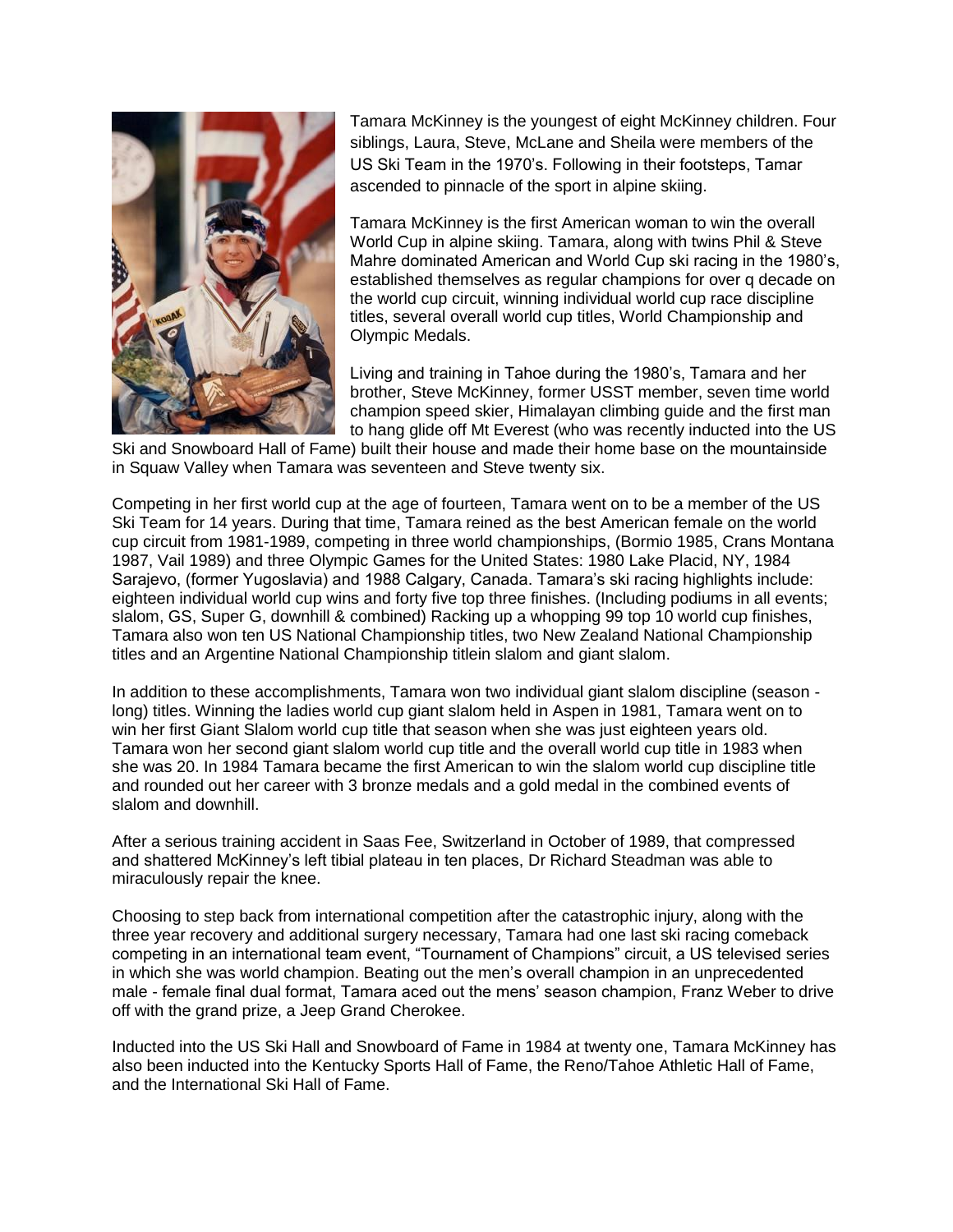After retiring in 1990 from ski racing Tamara worked with Olympic bronze medalist, Jimmie Heuga as ambassador for the Jimmie Heuga Ski Express, a nationwide series that raised money for the Jimmie Heuga Center in Vail, Colorado which helped people with Multiple Sclerosis and their families.

Since that time, Tamara has excelled in the Tahoe / Truckee / Incline Village and Reno luxury real estate sales. In 2010 Sotheby's International Realty approached her as one of a core group of five top sales agents in the North Lake Tahoe area to help launch their new company: "Sierra Sotheby's International Realty". Sierra Sotheby's first office was established in Squaw Valley in October of 2011. The company has now expanded to ten Sierra Sotheby's offices surrounding Lake Tahoe, in both California and Nevada; including Tahoe City, Truckee, Incline Village, Zephyr Cove, South Lake Tahoe and Reno areas.

Work ethic is a big part of Tamara's real estate business. This, along with her ski racing background and vast Lake Tahoe and ski world network, along with Sotheby's International Realty brand's unparalleled online marketing, cutting-edge technology and global network have all helped her to become one of the top sales agents in North Lake Tahoe/Squaw Valley/Truckee and Reno areas.

Still passionate about skiing, Tamara has long been a proponent of giving back to the sport. Tamara started coaching young ski racers in camps when home at Lake Tahoe starting when she



was eighteen and in world level competition. Coaching all age group levels over the years since the late 1990's; from international summer camps, guest coaching with the US Ski and Snowboard Team U16 technical project post Squaw Valley world cup in 2017, to US Team / B-Team technical camp in Zermatt, Switzerland, and coaching FIS and world cup level athletes such as Picabo Street, Julia Mancuso, Marco Sullivan and Travis Ganong down through U16, U14, U12, U10 and the younger, Mighty-Mites when her daughter, Francesca asked how old she had to be for mom to be the coach.

Francesca, (English) now a four time NCAA Division 1 All American skier attends graduate school at University of Vermont (UVM) and shares a love of the sport with her mom. Francesca has two more years of NCAA competition eligibility, Francesca will continue to compete for the UVM

Ski Team while in graduate school, studying physical therapy with extended education in the neurophysiology field.



Tamara McKinney (born October 16, 1962) is a former [World Cup](https://en.wikipedia.org/wiki/FIS_Alpine_Ski_World_Cup) [alpine ski racer](https://en.wikipedia.org/wiki/Alpine_skiing) from the United [States.](https://en.wikipedia.org/wiki/United_States_Ski_Team) She won four World Cup season titles, most notably the [1983](https://en.wikipedia.org/wiki/1982%E2%80%9383_FIS_Alpine_Ski_World_Cup) overall, the last American woman title holder for a quarter century, until [Lindsey Vonn](https://en.wikipedia.org/wiki/Lindsey_Vonn) in [2008.](https://en.wikipedia.org/wiki/2007%E2%80%9308_FIS_Alpine_Ski_World_Cup) McKinney's other three season titles were in giant slalom [\(1981,](https://en.wikipedia.org/wiki/1980%E2%80%9381_FIS_Alpine_Ski_World_Cup) 1983) and slalom [\(1984\)](https://en.wikipedia.org/wiki/1984_Alpine_Skiing_World_Cup). She was a [world champion](https://en.wikipedia.org/wiki/FIS_Alpine_World_Ski_Championships) in the [combined](https://en.wikipedia.org/wiki/Alpine_skiing_combined) event in [1989,](https://en.wikipedia.org/wiki/FIS_Alpine_World_Ski_Championships_1989) her final year of competition. Her half-brother [Steve McKinney](https://en.wikipedia.org/wiki/Steve_McKinney_(skier)) was a record holding [speed skier.](https://en.wikipedia.org/wiki/Speed_skier)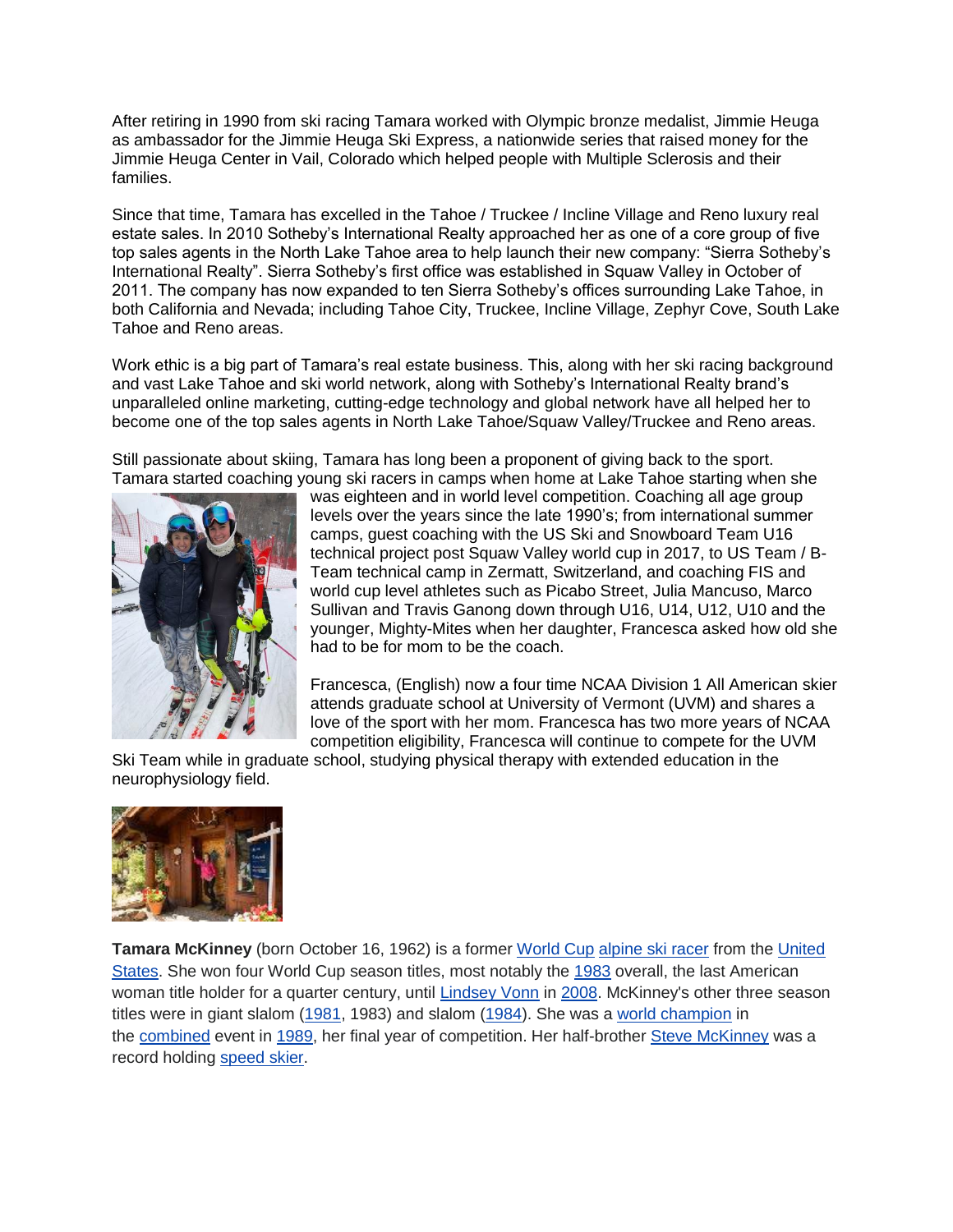### Life and career

Born in [Lexington,](https://en.wikipedia.org/wiki/Lexington,_Kentucky) [Kentucky,](https://en.wikipedia.org/wiki/Kentucky) the diminutive McKinney (5 ft 4 in (1.63 m), 115 lb (52 kg)) grew up in [Squaw Valley,](https://en.wikipedia.org/wiki/Squaw_Valley,_Placer_County,_California) [California,](https://en.wikipedia.org/wiki/California) the youngest of seven children.<sup>[\[2\]\[3\]](https://en.wikipedia.org/wiki/Tamara_McKinney#cite_note-tohspth-2)</sup>

She made her World Cup debut in December [1978](https://en.wikipedia.org/wiki/1978%E2%80%9379_FIS_Alpine_Ski_World_Cup) at age 16 with a podium finish in a slalom in Italy. Her first World Cup victory came at age 18 in January [1981,](https://en.wikipedia.org/wiki/1980%E2%80%9381_FIS_Alpine_Ski_World_Cup) the first of four wins in giant slalom that breakthrough season. McKinney raced on the World Cup circuit for eleven seasons, and competed in three [Olympics](https://en.wikipedia.org/wiki/Alpine_skiing_at_the_Winter_Olympics) and five [world championships.](https://en.wikipedia.org/wiki/FIS_Alpine_World_Ski_Championships) She won four medals in the world championships; bronze medals in the [combined](https://en.wikipedia.org/wiki/Alpine_skiing_combined) [\(1985,](https://en.wikipedia.org/wiki/FIS_Alpine_World_Ski_Championships_1985) [1987\)](https://en.wikipedia.org/wiki/FIS_Alpine_World_Ski_Championships_1987) and [slalom](https://en.wikipedia.org/wiki/Slalom_skiing) [\(1989\)](https://en.wikipedia.org/wiki/FIS_Alpine_World_Ski_Championships_1989), and a gold medal in the [combined](https://en.wikipedia.org/wiki/Alpine_skiing_combined) at [Vail](https://en.wikipedia.org/wiki/Vail_Ski_Resort) in 1989.

While winning the overall World Cup in [1983](https://en.wikipedia.org/wiki/1982%E2%80%9383_FIS_Alpine_Ski_World_Cup) at age 20, she also won the [giant slalom](https://en.wikipedia.org/wiki/Giant_slalom) title, which she had first won in 1981. In [1984](https://en.wikipedia.org/wiki/1983%E2%80%9384_FIS_Alpine_Ski_World_Cup) McKinney won the slalom title, and took fourth place in the [giant](https://en.wikipedia.org/wiki/Alpine_skiing_at_the_1984_Winter_Olympics_%E2%80%93_Women%27s_giant_slalom)  [slalom](https://en.wikipedia.org/wiki/Alpine_skiing_at_the_1984_Winter_Olympics_%E2%80%93_Women%27s_giant_slalom) at the [Winter Olympics](https://en.wikipedia.org/wiki/Alpine_skiing_at_the_1984_Winter_Olympics) in [Sarajevo,](https://en.wikipedia.org/wiki/Sarajevo) behind teammates [Debbie Armstrong](https://en.wikipedia.org/wiki/Debbie_Armstrong) and [Christin](https://en.wikipedia.org/wiki/Christin_Cooper)  [Cooper.](https://en.wikipedia.org/wiki/Christin_Cooper)<sup>[\[4\]\[5\]\[](https://en.wikipedia.org/wiki/Tamara_McKinney#cite_note-amdisc-4)[6\]\[7\]](https://en.wikipedia.org/wiki/Tamara_McKinney#cite_note-amchhr-6)</sup> McKinney participated in [Prince Edward of the United Kingdom'](https://en.wikipedia.org/wiki/Prince_Edward,_Earl_of_Wessex)s charity television special *[The Grand Knockout Tournament](https://en.wikipedia.org/wiki/The_Grand_Knockout_Tournament)* in 1987.

While training for the upcoming [1990](https://en.wikipedia.org/wiki/1989%E2%80%9390_FIS_Alpine_Ski_World_Cup) season, McKinney broke her left leg (for the third time) in [Saas](https://en.wikipedia.org/wiki/Saas_Fee)  [Fee,](https://en.wikipedia.org/wiki/Saas_Fee) [Switzerland,](https://en.wikipedia.org/wiki/Switzerland) in mid-October 1989.<sup>[\[8\]](https://en.wikipedia.org/wiki/Tamara_McKinney#cite_note-tmkblmmwc-8)</sup> Slow to recover, she announced her retirement in November 1990 at age  $28<sup>[1]</sup>$  $28<sup>[1]</sup>$  $28<sup>[1]</sup>$  and completed her career with 18 World Cup victories, 45 podiums, and 99 top ten finishes.<sup>[\[9\]](https://en.wikipedia.org/wiki/Tamara_McKinney#cite_note-9)</sup> Eight of her victories were in the U.S., with six at [Waterville Valley,](https://en.wikipedia.org/wiki/Waterville_Valley_Resort) New [Hampshire,](https://en.wikipedia.org/wiki/New_Hampshire) which included double victories in 1983 and 1984. Along with [Gretchen Fraser,](https://en.wikipedia.org/wiki/Gretchen_Fraser) [Andrea](https://en.wikipedia.org/wiki/Andrea_Mead_Lawrence)  [Mead Lawrence,](https://en.wikipedia.org/wiki/Andrea_Mead_Lawrence) [Lindsey Vonn,](https://en.wikipedia.org/wiki/Lindsey_Vonn) and [Mikaela Shiffrin,](https://en.wikipedia.org/wiki/Mikaela_Shiffrin) McKinney is regarded as one of the top female alpine ski racers in U.S. history.

She was inducted in the Kentucky Athletic Hall of Fame in 2004, and is a realtor in the [Lake](https://en.wikipedia.org/wiki/Lake_Tahoe)  [Tahoe](https://en.wikipedia.org/wiki/Lake_Tahoe) area.

## World Cup results

#### **Season standings**

| <b>Season</b> | Age | Overall Slalom |                | <b>Giant</b><br><b>Slalom</b> |            | Super G   Downhill   Combined |
|---------------|-----|----------------|----------------|-------------------------------|------------|-------------------------------|
| 1979          | 16  | 25             | 21             | 13                            | not<br>run |                               |
| 1980          | 17  | 14             | 10             | 24                            |            |                               |
| 1981          | 18  | 6              | $\overline{7}$ | $\overline{1}$                |            | 12                            |
| 1982          | 19  | 9              | 12             | 4                             |            |                               |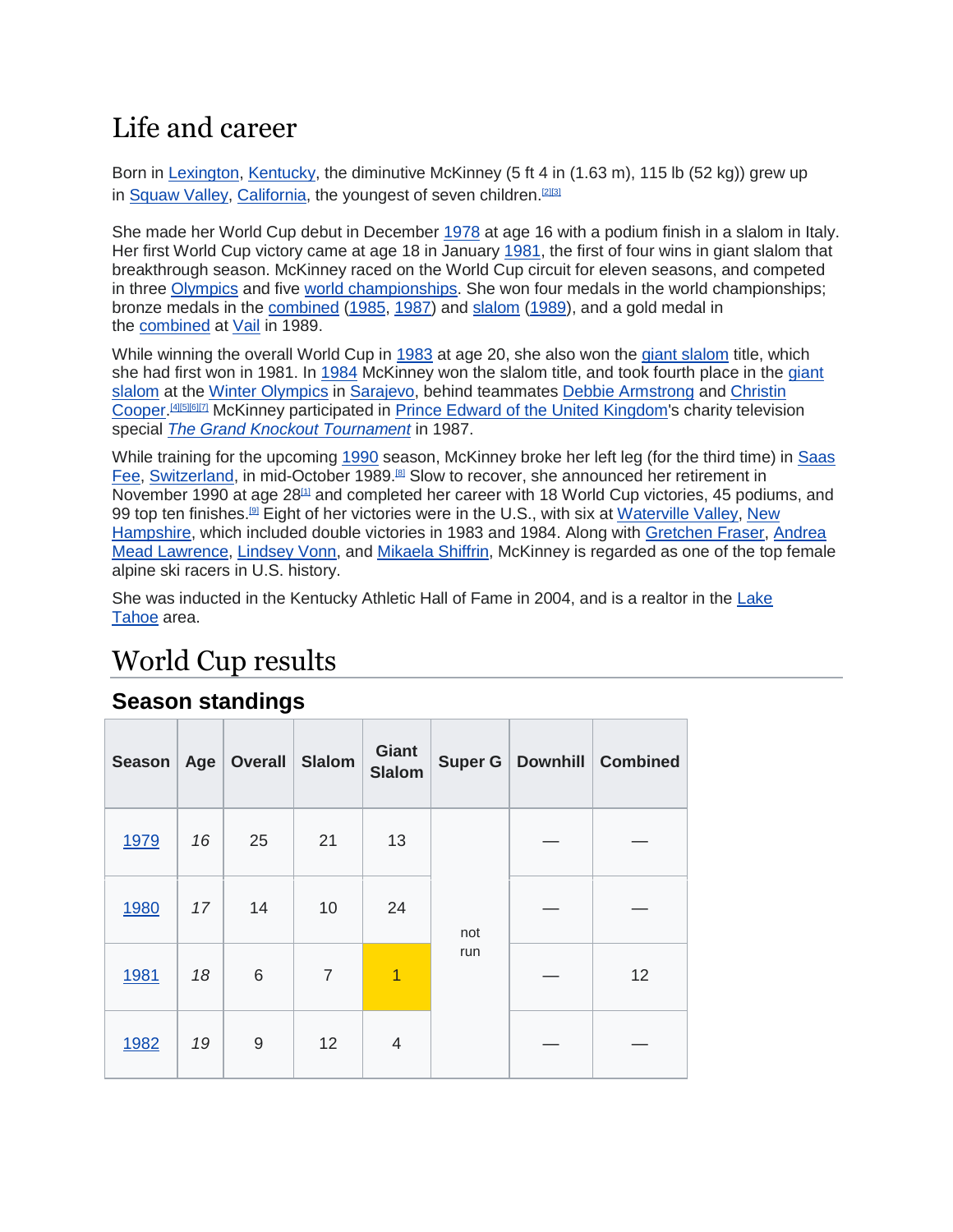| 1983        | 20 | $\overline{1}$ | $\overline{2}$ | $\overline{1}$ |                                          | $\,$ 6 $\,$ |
|-------------|----|----------------|----------------|----------------|------------------------------------------|-------------|
| <u>1984</u> | 21 | $\sqrt{3}$     | $\overline{1}$ | $\sqrt{3}$     | not<br>awarded<br>(w/GS)                 | $\mathsf g$ |
| <u>1985</u> | 22 | $\,8\,$        | $\overline{2}$ | 11             |                                          | 17          |
| <u>1986</u> | 23 | 24             | 14             | 20             | 31                                       | 28          |
| 1987        | 24 | 6              | $\overline{2}$ | 10             | 32                                       |             |
| <u>1988</u> | 25 | 54             |                | 19             |                                          |             |
| 1989        | 26 | 11             | $\mathfrak{S}$ | 13             |                                          | 8           |
| 1990        | 27 |                |                |                | injured in October, missed entire season |             |

# **Season titles**

| Season | <b>Discipline</b>   |
|--------|---------------------|
| 1981   | <b>Giant Slalom</b> |
| 1983   | Overall             |
|        | <b>Giant Slalom</b> |
|        |                     |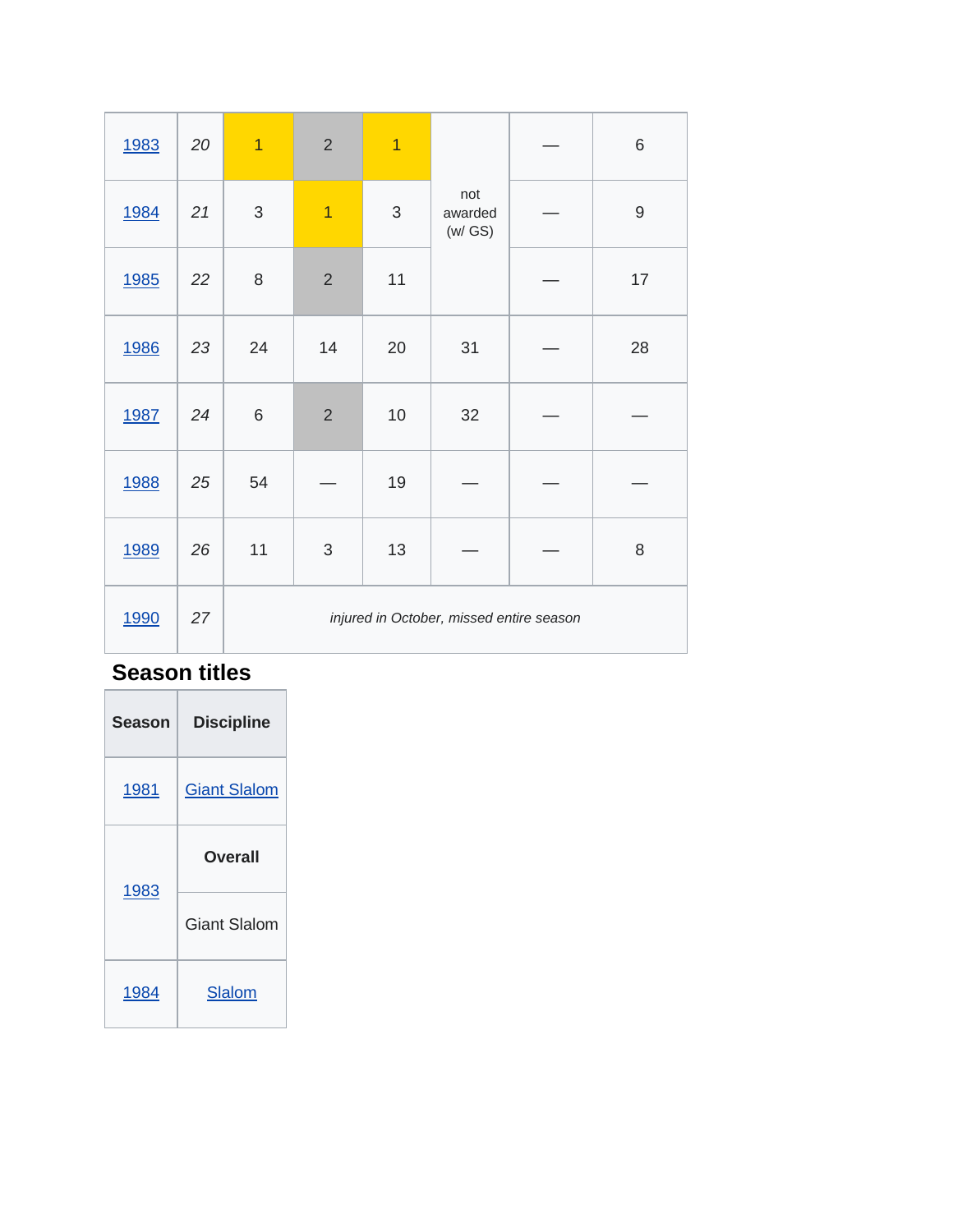#### **Race victories**

- $\bullet$  18 wins (9  $\underline{GS}$ , 9  $\underline{SL}$ )
- 45 podiums

| Season       | Date                                     | <b>Location</b>            | <b>Discipline</b>   |
|--------------|------------------------------------------|----------------------------|---------------------|
| <u> 1981</u> | Haute-Nendaz, Switzerland<br>20 Jan 1981 |                            | <b>Giant slalom</b> |
|              | 24 Jan 1981                              | Les Gets, France           | Giant slalom        |
|              | 8 Mar 1981                               | Aspen, CO, USA             | Giant slalom        |
|              | 5 Dec 1982<br>Limone Piemonte, Italy     |                            | <b>Slalom</b>       |
|              | 9 Jan 1983                               | Davos, Switzerland         | Slalom              |
|              | 23 Jan 1983                              | St. Gervais, France        | Giant slalom        |
| <u> 1983</u> | 8 Mar 1983                               | Waterville Valley, NH, USA | Giant slalom        |
|              | 9 Mar 1983                               |                            | Giant slalom        |
|              | 13 Mar 1983                              | <u>≣ Vail,</u> CO, USA     | Giant slalom        |
|              | 20 Mar 1983                              | Furano, Japan              |                     |
| <u>1984</u>  | 10 Mar 1984                              | Waterville Valley, NH, USA |                     |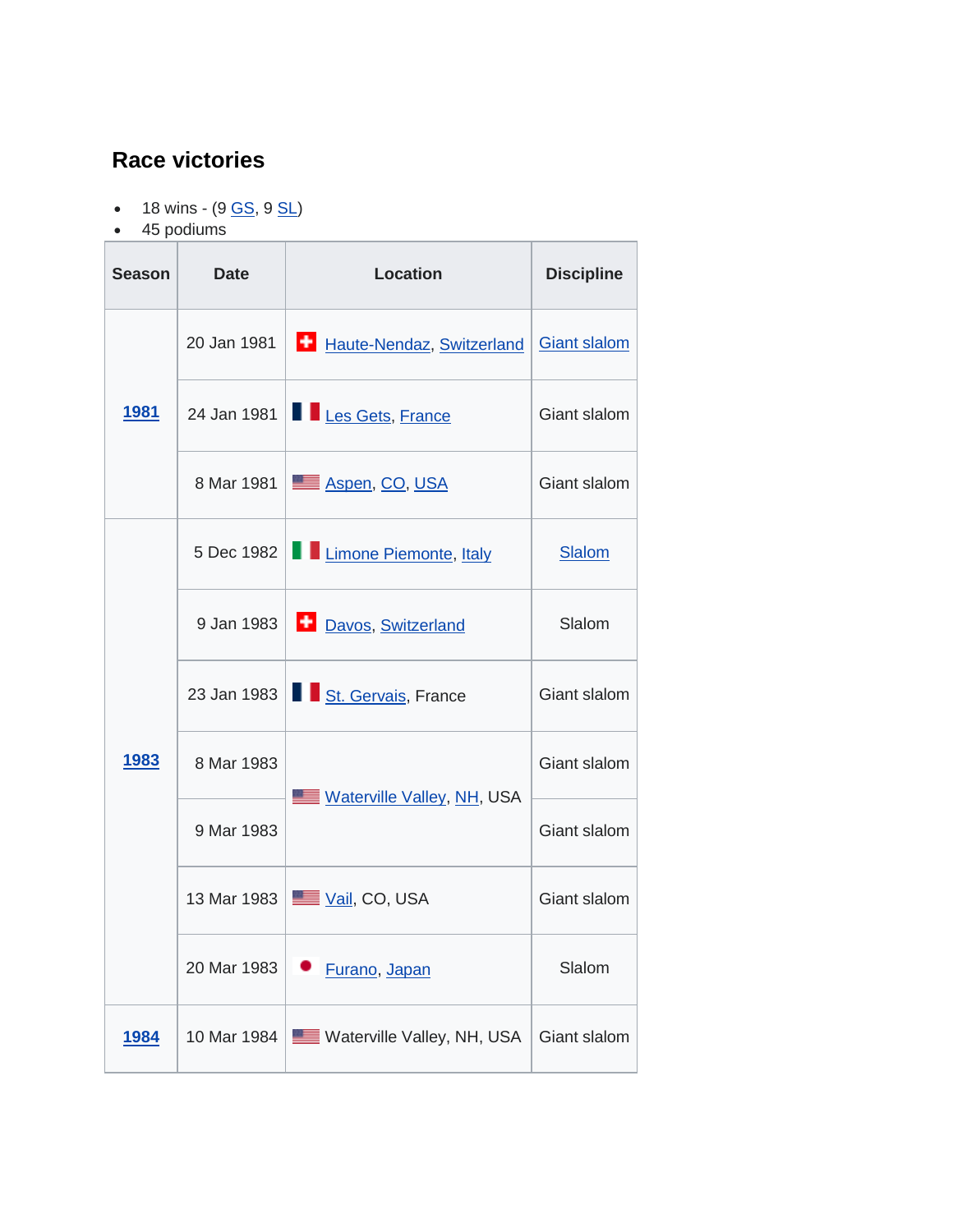|              | 11 Mar 1984                                |                                          | Slalom       |
|--------------|--------------------------------------------|------------------------------------------|--------------|
|              |                                            | 21 Mar 1984   Zwiesel, West Germany      | Giant slalom |
|              |                                            | 24 Mar 1984   <u>+ Oslo, Norway</u>      | Slalom       |
|              | 5 Jan 1985   <b>1 Maribor</b> , Yugoslavia |                                          | Slalom       |
| <u>1985</u>  |                                            | 16 Mar 1985   Waterville Valley, NH, USA | Slalom       |
|              |                                            | 18 Dec 1986   Courmayeur, Italy          |              |
| <u> 1987</u> | 11 Jan 1987 $\Box$                         | Mellau, Austria                          | Slalom       |

World championship results

| Year | Age | <b>Slalom</b>    | <b>Giant</b><br><b>Slalom</b> | <b>Super-G</b> |          | Downhill   Combined |
|------|-----|------------------|-------------------------------|----------------|----------|---------------------|
| 1980 | 17  | DNF1             | DNF <sub>1</sub>              |                | $\equiv$ | $\equiv$            |
| 1982 | 19  | DNF <sub>1</sub> | 6                             | not run        |          | $\equiv$            |
| 1985 | 22  | <b>DNF</b>       | <b>DNF</b>                    |                |          | 3                   |